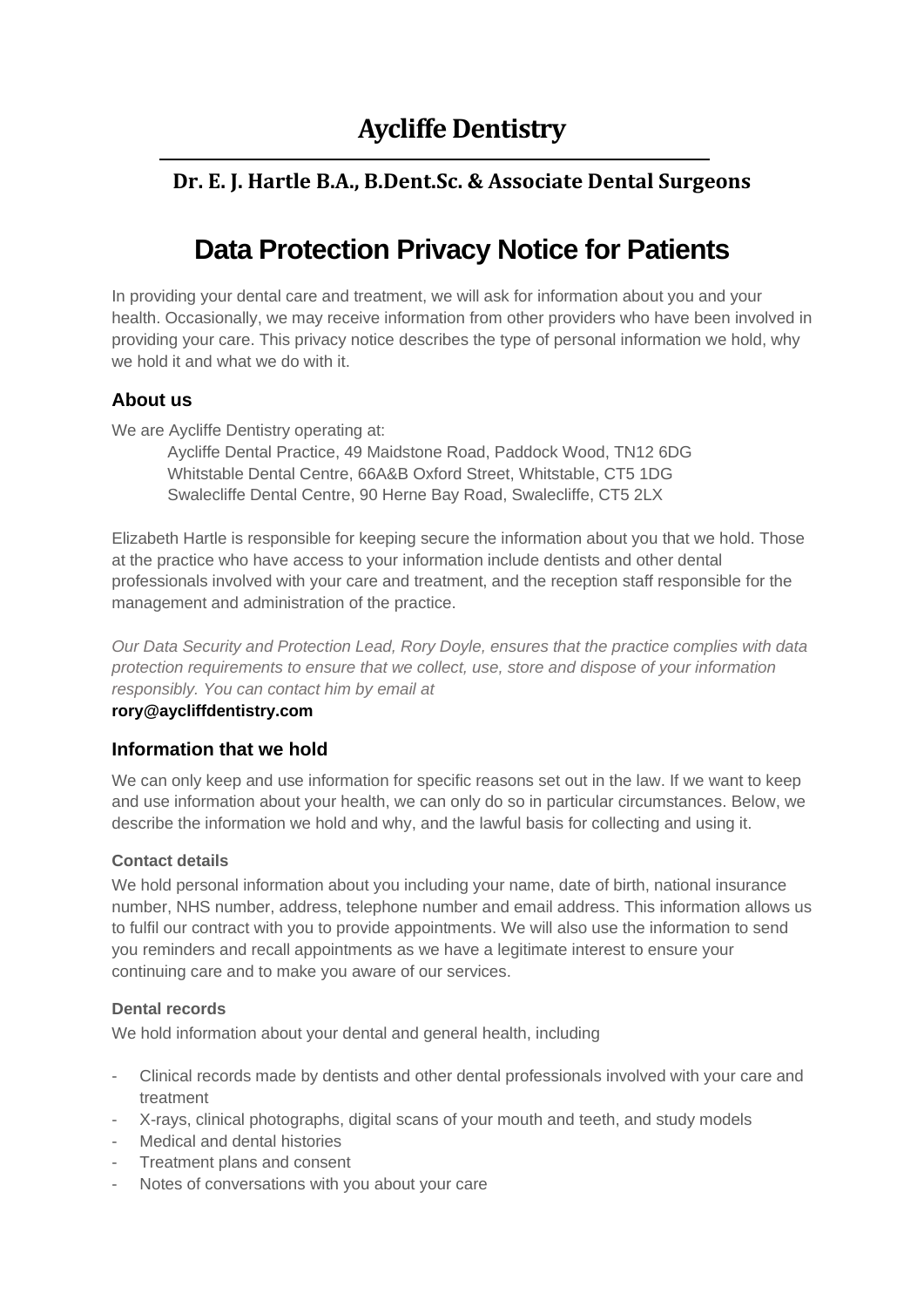- Dates of your appointments
- Details of any complaints you have made and how these complaints were dealt with
- Correspondence with you and other health professionals or institutions.

We collect and use this information to allow us to fulfil our contract with you to discuss your treatment options and provide dental care that meets your needs. We also use this information for the legitimate interest of ensuring the quality of the treatment we provide.

#### **Financial information**

We hold information about the fees we have charged, the amounts you have paid and some payment details. This information forms part of our contractual obligation to you to provide dental care and allows us to meet legal financial requirements.

#### *Where your dental care is provided under the terms of the NHS, we are required to complete statutory forms to allow payments to be processed. This is an NHS requirement.*

#### **How we use your information**

To provide you with the dental care and treatment that you need, we require up-to-date and accurate information about you.

We will share your information with NHS in connection with your dental treatment.

We may contact you to conduct patient surveys or to find out if you are happy with the treatment you received for quality control purposes.

We will seek your preference for how we contact you about your dental care. Our usual methods are telephone, email or letter.

*We may use your contact details to inform you of products and services available at our Practice.* 

We have the following policies in place

- Records Management and Data Quality Policy
- Data security policy
- Access to information held by the practice

You can request copies of these policies from the practice.

#### **Sharing information**

Your information is normally used only by those working at the practice but there may be instances where we need to share it – for example, with:

- Your doctor
- The hospital or community dental services or other health professionals caring for you
- Specialist dental or medical services to which we may refer you
- NHS payment authorities
- The Department for Work and Pensions and its agencies, where you are claiming exemption or remission from NHS charges
- Dental laboratories
- Debt collection agencies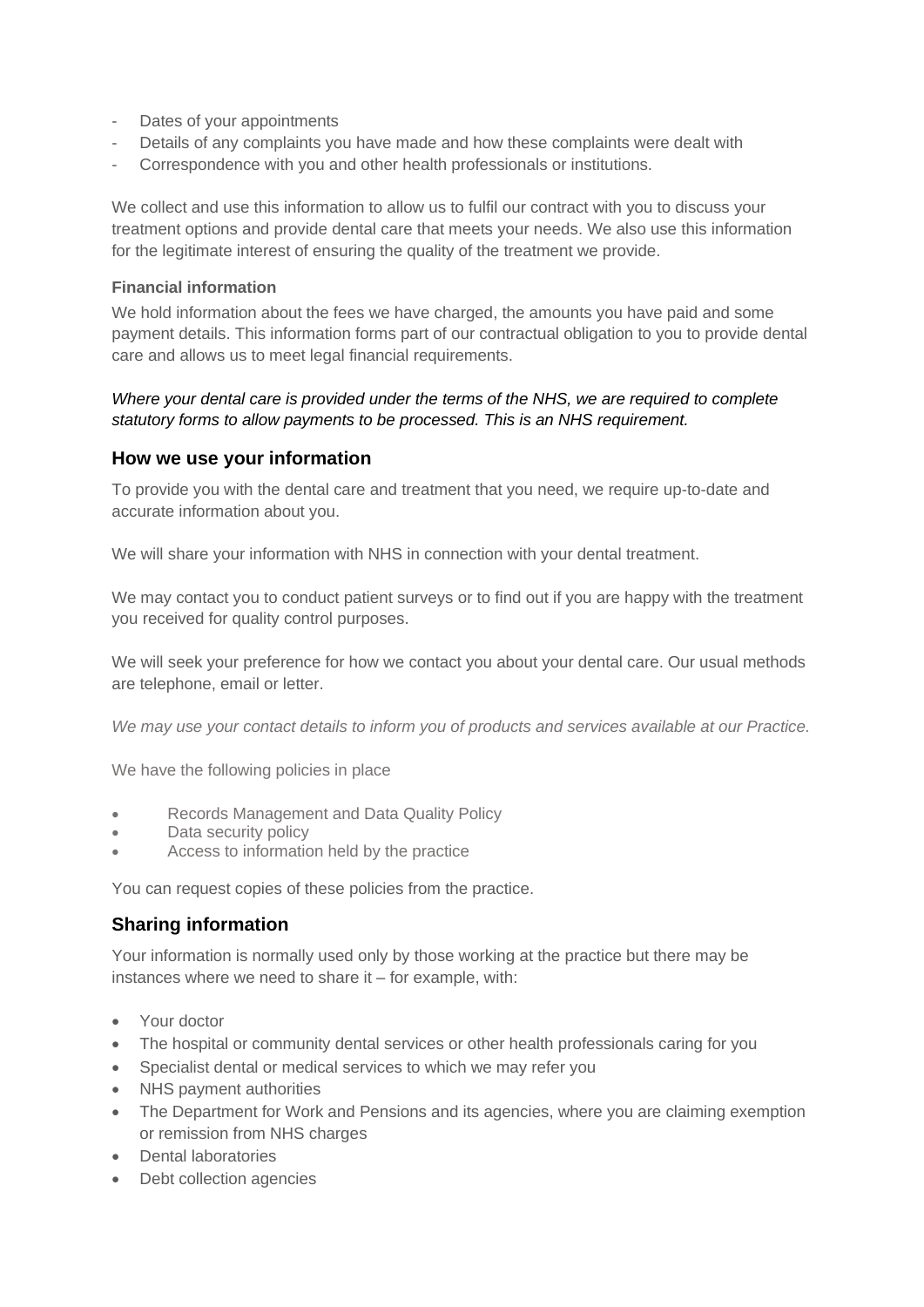• Private dental schemes of which you are a member.

We will only disclose your information on a need-to-know basis and will limit any information that we share to the minimum necessary. We will let you know in advance if we send your medical information to another medical provider and we will give you the details of that provider at that time.

In certain circumstances or if required by law, we may need to disclose your information to a third party not connected with your health care, including HMRC or other law enforcement or government agencies.

## **National data opt-out policy**

Aycliffe Dentistry is one of many organisations working in the health and care system to improve care for patients and the public.

Whenever you use a health or care service (A&E or community care services, for example), personal information is collected and stored on your patient record to ensure that you receive the best and most appropriate care and treatment. The information collected can also be used by and provided to other organisations for purposes beyond your individual care, for example, to provide better health and care for you, your family and future generations by:

- Improving the quality and standards of care provided
- Research into the development of new treatments
- Preventing illness and diseases
- Monitoring safety
- Planning services.

Information about your health and care is confidential and can only be used where allowed by law. Mostly, information used for research and planning is anonymised so that you cannot be identified; your confidentiality is maintained.

You can choose whether you want your confidential information to be used in this way. If you are happy with this use of your information, you do not need to do anything. If you wish to opt out, your confidential information will be used only to support your individual care.

You can register your choice and find out more at nhs.uk/your-nhs-data-matters – including

- What is meant by 'confidential patient information'
- Examples of when confidential patient information is used for individual care and examples of when it is used for purposes beyond individual care
- The benefits of sharing data and who uses it
- How your data is protected
- Situations where opt-out will not apply

You can change your choice at any time.

Your information will not be shared with insurance companies or used for marketing purposes without your specific agreement.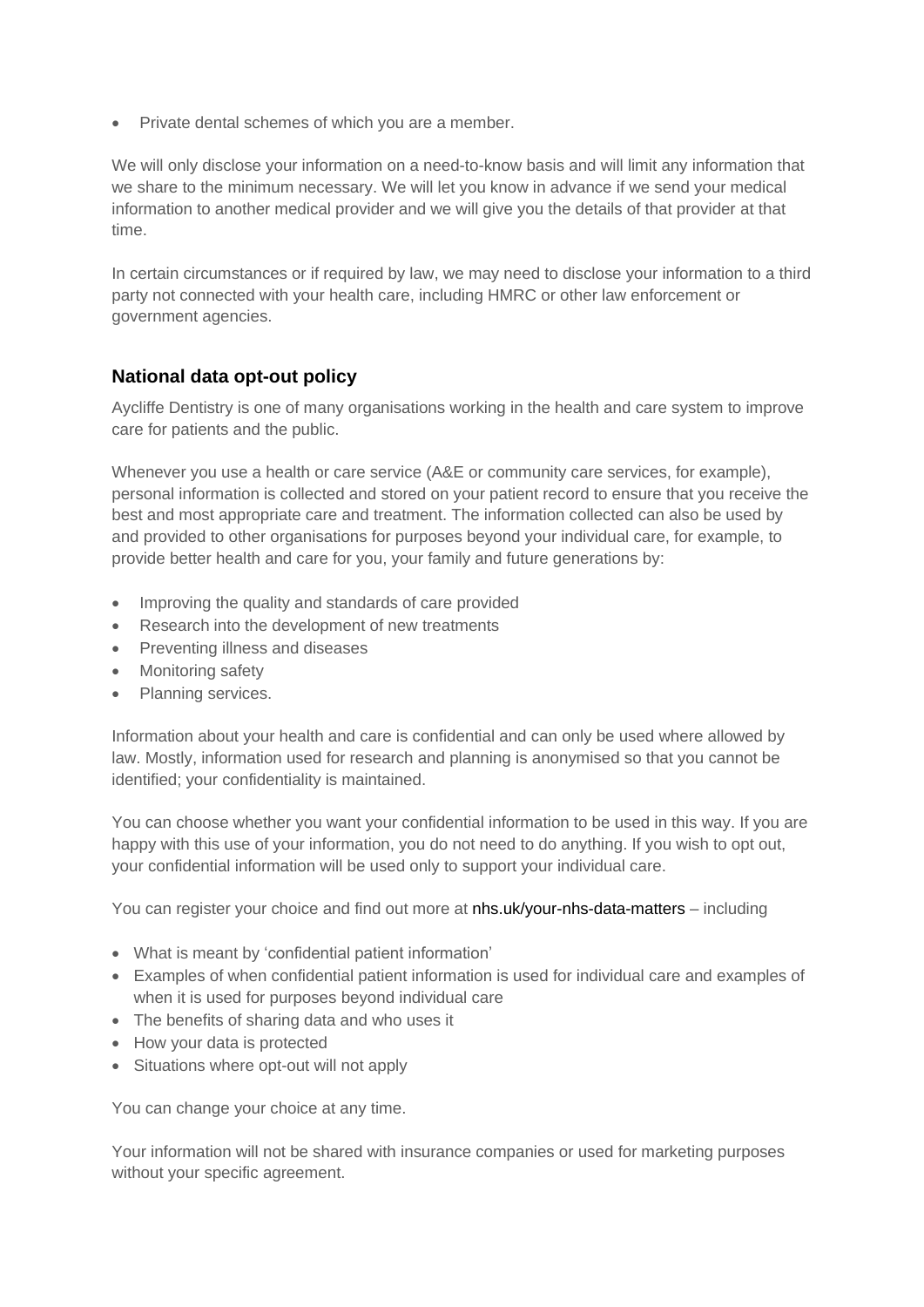## **Keeping your information safe**

We store your personal information securely on our practice computer system. Your information cannot be accessed by those who do not work at the practice; only those working at the practice have access to your information. They understand their legal responsibility to maintain confidentiality and follow practice procedures to ensure this.

We take precautions to ensure security of the practice premises, the practice filing systems and computers.

*We use high-quality specialist dental software to record and use your personal information safely and effectively. Our computer system has a secure audit trail and we back-up information routinely*.

*We use cloud computing facilities for storing some of your information. The practice has a rigorous agreement with our provider to ensure that we meet the obligations described in this policy and that we keep your information securely.*

We keep your records for 10 years after the date of your last visit to the Practice or until you reach the age of 25 whichever is the longer. At your request, we will delete non-essential information (for example some contact details) before the end of this period.

## **Access to your information and other rights**

You have a right to access the information that we hold about you and to receive a copy. We do not usually charge you for copies of your information; if we pass on a charge, we will explain the reasons.

You can also request us to

- Correct any information that you believe is inaccurate or incomplete. If we have disclosed that information to a third party, we will let them know about the change.
- Erase some of the information we hold. For legal reasons, we may be unable to erase certain information (for example, information about your dental treatment). However, we can, if you ask us to, delete some contact details and other non-clinical information.
- Stop using your information for example, sending you reminders for appointments or information about our service. Even if you have given us consent to send you marketing information, you may withdraw that consent at any time.
- Stop using information if you believe the information is inaccurate or you believe we are using your information illegally.
- Supply your information electronically to another dentist.

If we are relying on your consent to use your personal information for a particular purpose, you may withdraw your consent at any time and we will stop using your information for that purpose.

All requests should be made by email to our *Data Security and Protection Lead at rory@aycliffedentistry.com*